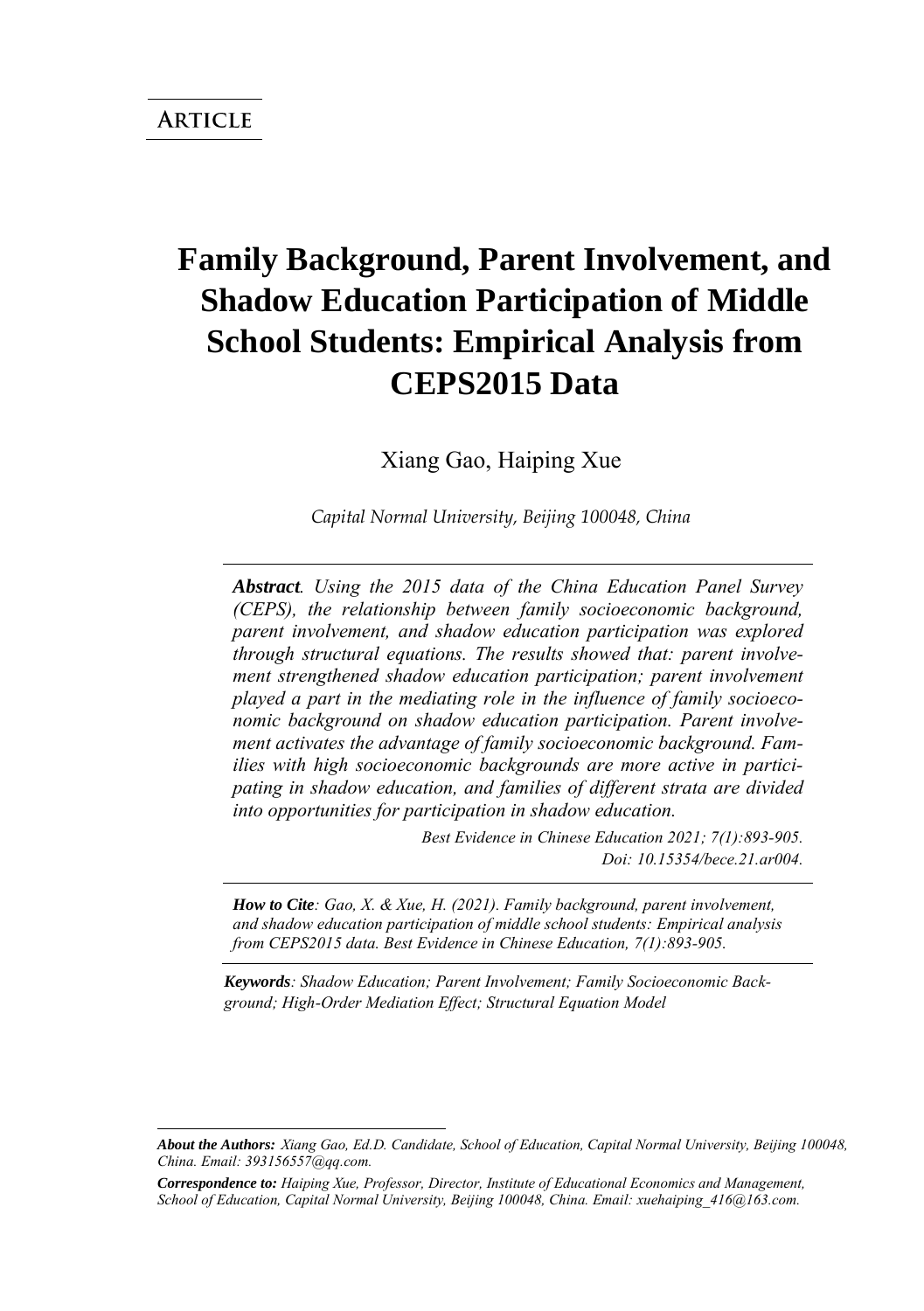*Funding: This study is a phased achievement of the National Natural Science Foundation of China's general project "Family Capital, Shadow Education and Social Reproduction" (Project #: 71774112). Conflict of Interests: None.* 

<sup>© 2021</sup> Insights Publisher. All rights reserved.

 $\circledcirc$   $\circledcirc$ Creative Commons Non Commercial CC BY-NC: This article is distributed under the terms of the Creative Commons Attribution-NonCommercial 4.0 License (http://www.creativecommons.org/licenses/bync/4.0/) which permits non-commercial use, reproduction and distribution of the work without further permission provided the original work is attributed by the Insights Publisher.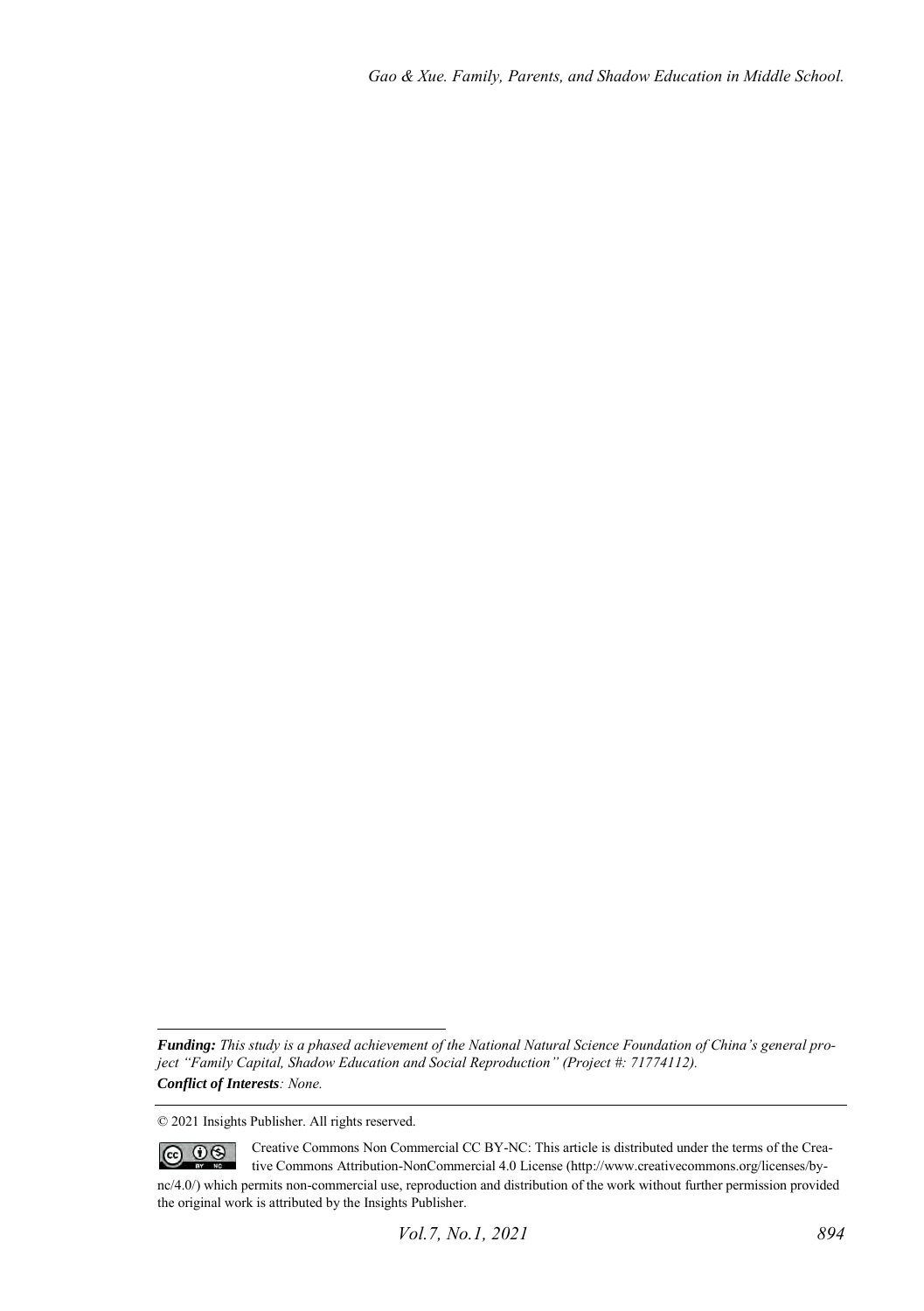N the 1960s, Coleman and his colleagues published the "Equal Educational Opportunity Report." The report found that family background is an essential factor that affects student development and academic performance, and is the regenerating N the 1960s, Coleman and his colleagues published the "Equal Educational Opportunity Report." The report found that family background is an essential factor that affects student development and academic performance, and is impact than school (Coleman, 1966). Family background currently affects student development through two main paths: parental participation in education and providing children with differentiated educational opportunities. Parents' educational participation indicates that parents influence students' learning and promote students' development through direct participation in students' learning guidance and supervision (Epstein, 1986). In the case of the same school, parents provide differentiated educational opportunities for their children outside the school mainly by participating in "shadow education" (that is, extracurricular tutoring) to improve students' educational competitiveness (Zhang & Bray, 2018). So what is the relationship between these two paths? What role does parent involvement play in the influence of family socioeconomic background on shadow education participation?

## **Literature Review**

Coleman, Hill, Bronfenbrenner, Joyce Epstein, and others have defined parent involvement (Bronfenbrenner, 1979; Coleman, 1988; Epstein, 1987; Hill & Taylor, 2004). The more recognized definition is: parent involvement is also called parent involvement, that is, "parent involvement in the child's education." Its purpose is for the excellent development and growth of children (Conger et al., 2007). In the empirical analysis of the connotation and types of parent involvement in China and abroad, specific operational definitions of parent involvement will be made, such as parental supervision of learning, homework guidance, parental expectations and parent-child communication, and parent-teacher communication (Morgan & Sørensen, 1999).

## *Study on the Influence of Family Background on Shadow Education Participation*

Studies abroad have found that the family socioeconomic background has an essential influence on shadow education. Darby, Tansel and Bircan, Bray and Kwok used quantitative methods to analyze the effect of family factors on extracurricular tutoring (Bray & Kwok, 2013; Southgate, 2009; Tansel & Bircan Bodur, 2008). Using qualitative interviews and observation and tracking methods, Lareau found that middle-class children are more involved in organized extracurricular activities, including extracurricular tutoring activities (Lareau, 2009).

Domestic scholars Haiping Xue, Binli Chen, Hongli Chu, Manchao Zeng, etc., used quantitative methods to analyze data and found their parents' educational background, parents' occupation, and family income have an impact on students' participation in shadow education (Xue, 2016; Chen & Bai, 2015; Chu, 2009; Zeng et al., 2010). Xuelian Gao used the method of fieldwork to find that urban children mainly participate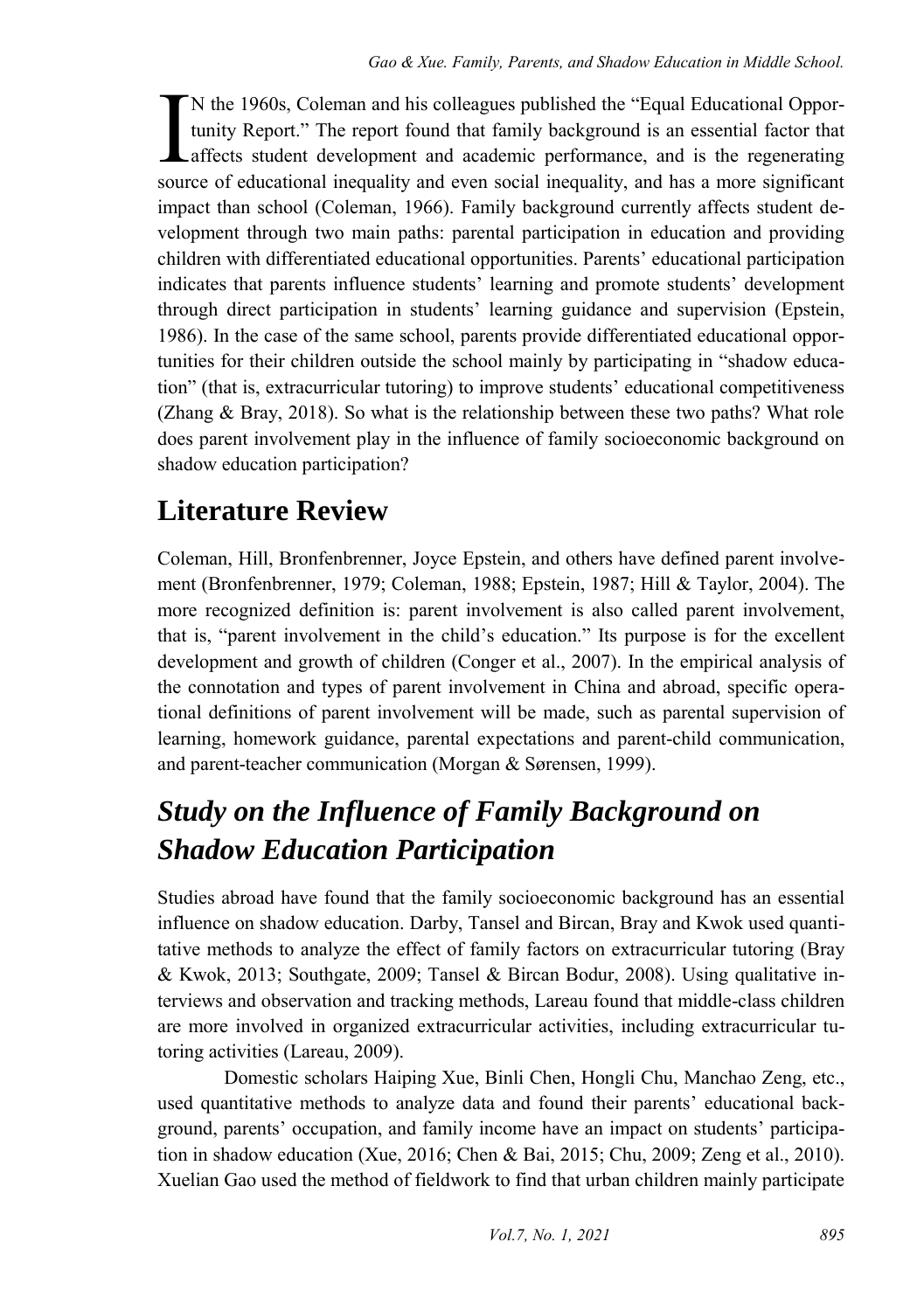in extracurricular tutoring in their spare time, and children from migrant workers' families mainly take "free-range" (Gao, 2017).

## *Research on the Influence of Family Background on Parent Involvement*

The theory of social capital believes that the higher the family's social and economic background, the higher the emphasis on education and active participation (Masarik & Conger, 2017). Family stress theory (McCubbin et al., 1980) believes that families with low socioeconomic conditions usually do not have high parent involvement behaviors due to enormous economic pressure. The family absence theory believes families with low parent involvement are rooted in the class's massive gap (He, 2008).

Global empirical studies have also found that family socioeconomic background strongly affected parent involvement (Balli, 1996; Bracey, 1996). Domestic scholars Xiaorui Huang (Huang & An, 2008), Chonghan Wu (Wu, et al., 2017), Guiqing An and Yang Yang (An, & Yang, 2018) all believed that families with higher socioeconomic backgrounds have higher parents' enthusiasm for participating in their children's learning.

## *Research on the Impact of Parent Involvement on Shadow Education Participation*

At present, there are not many studies on the influence of parent involvement on shadow education participation. Xiaoshan Lin's research found that the longer parents spend with their children, the more children's expenditure and opportunities for out-of-school education consumption (Lin, 2018). Haiping Xue studied structural equation modeling and found that parents' educational expectations positively affect extracurricular tutoring (Xue, 2017). Jing Li and Haiping Xue found that in academic tutoring, the longer parents spend with their children, and the more often they supervise homework each week, the more likely they are to participate in extracurricular tuition (Li & Xue, 2016). Jiali Li's research found that parent-child companionship, parent-child activities, etc., can positively predict the participation probability of tutoring, while parent-child communication and family-school communication have little effect (Li & Xue, 2019).

## **Data Source and Variable Description**

The data used in this study all come from the 2014-2015 China Education Panel Survey (CEPS). In 2015, CEPS investigated the relevant situation of eighth-grade students in middle school. The variables used in the study are shown in **Table 1**.

### **Results**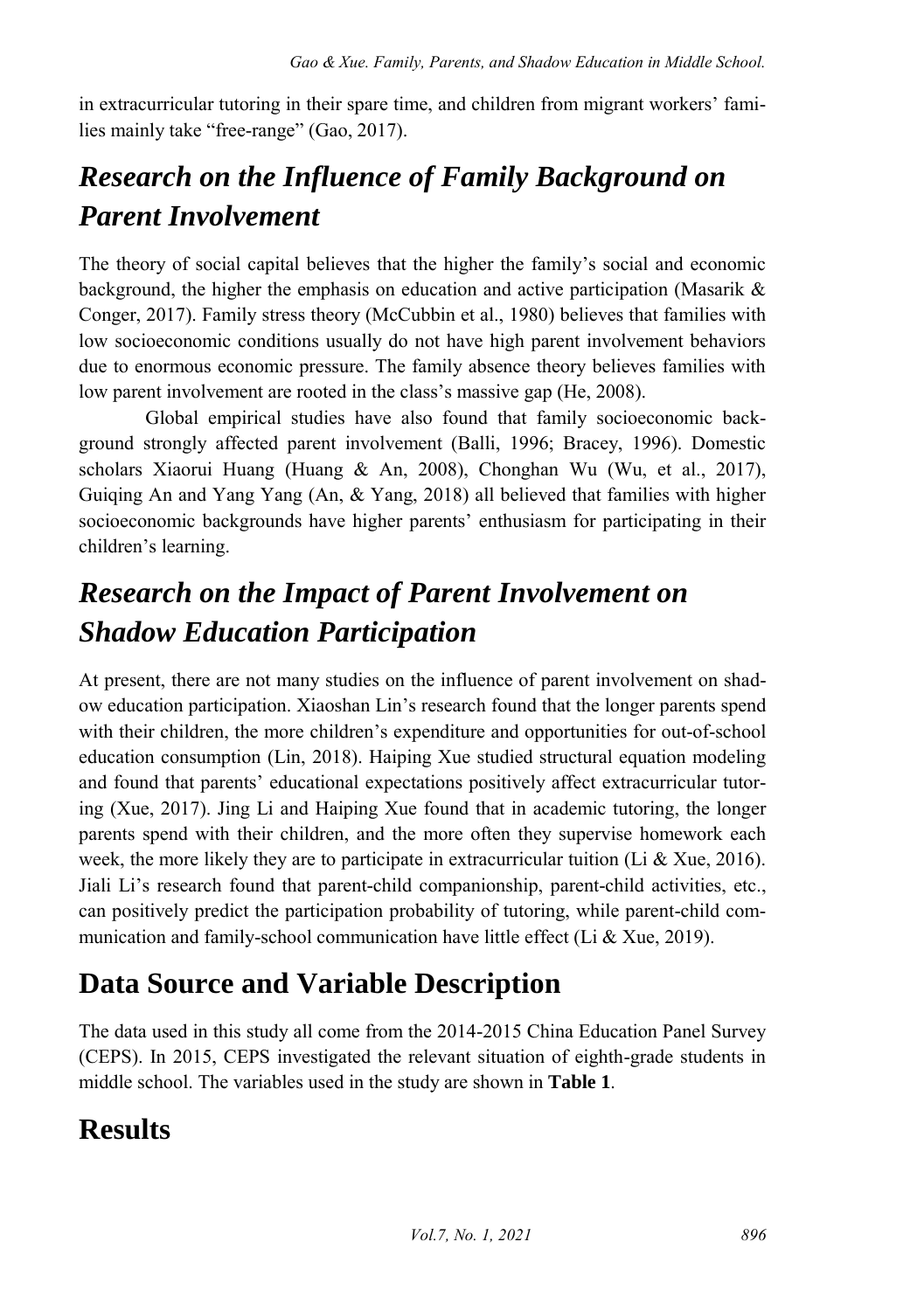| Variable Type                         | Variable Name                |                                                                          | <b>Variable Description</b>                                                                                           |  |  |  |
|---------------------------------------|------------------------------|--------------------------------------------------------------------------|-----------------------------------------------------------------------------------------------------------------------|--|--|--|
| Shadow Educa-<br>tion                 | shadow education             | Whether eighth grade students participate in                             | $0 = no$ , $1 = yes$                                                                                                  |  |  |  |
| Family<br>Socioeconomic<br>Background | Parent's highest education   |                                                                          | 1=primary school and below,<br>2=junior high school, 3=high school,<br>4=junior college, 5=undergraduate<br>and above |  |  |  |
|                                       |                              | Parents' highest occupational stratification                             | 1=lower level, 2=middle level,<br>3=upper level                                                                       |  |  |  |
|                                       | Family's financial situation |                                                                          | 1=very difficult, 2=very difficult,<br>3=medium, 4=relatively rich, 5=very<br>rich                                    |  |  |  |
|                                       | <b>Family Supervise</b>      | How often do parents<br>check homework a week                            | 1=no, 2=one to two days, 3=three to<br>four days, 4=almost every day                                                  |  |  |  |
|                                       |                              | How often do parents<br>guide homework a week                            | 1=No, 2=One to two days, 3=Three<br>to four days, 4=Almost every day                                                  |  |  |  |
| Parent<br>Involvement                 | Family<br>Communicate        | Discuss school matters<br>with parents                                   | 1=never, 2=occasionally, 3=always                                                                                     |  |  |  |
|                                       |                              | Discuss with parents<br>about classmates                                 | 1=Never, 2=Occasionally, 3=Always                                                                                     |  |  |  |
|                                       |                              | Discuss teacher matters<br>with parents                                  | 1=Never, 2=Occasionally, 3=Always                                                                                     |  |  |  |
|                                       |                              | Discuss your concerns<br>with your parents                               | 1=Never, 2=Occasionally, 3=Always                                                                                     |  |  |  |
|                                       | Home school<br>communication | Number of parent-<br>teacher communication<br>this semester              | 1=never, 2=once, 3=two to four<br>times, 4=five times and more                                                        |  |  |  |
|                                       |                              | Number of times teach-<br>ers communicated with<br>parents this semester | 1=never, 2=once, 3=two to four<br>times, 4=five times and more                                                        |  |  |  |
|                                       | Family expect                | Parents' expectations of<br>their children's education                   | 1=graduated from junior high<br>school, 2=high school, 3=associate,<br>4=undergraduate, 5=graduate and<br>above       |  |  |  |
|                                       |                              | Parents' confidence in<br>their children's future                        | 1=not confident at all, 2=not very<br>confident, 3=relatively confident,<br>4=very confident                          |  |  |  |
| Control                               | Gender                       |                                                                          | 0=male, 1=female                                                                                                      |  |  |  |
| Variable                              | Grades                       |                                                                          | 1=bad, 2=lower middle, 3=medium,<br>4=upper middle, 5=very good                                                       |  |  |  |

#### **Table 1. Description of Variables in Statistical Analysis.**

### *The Impact of Family Socioeconomic Background and Parent Involvement on Shadow Education Participation*

In order to verify the research hypothesis, take shadow education participation as the dependent variable, select three variables of family socioeconomic background and ten variables of parent involvement as independent variables, and use gender and performance as control variables to establish a binary logistic regression model as follows:

$$
Y = F(I, S, F)
$$

*Vol.7, No. 1, 2021* 897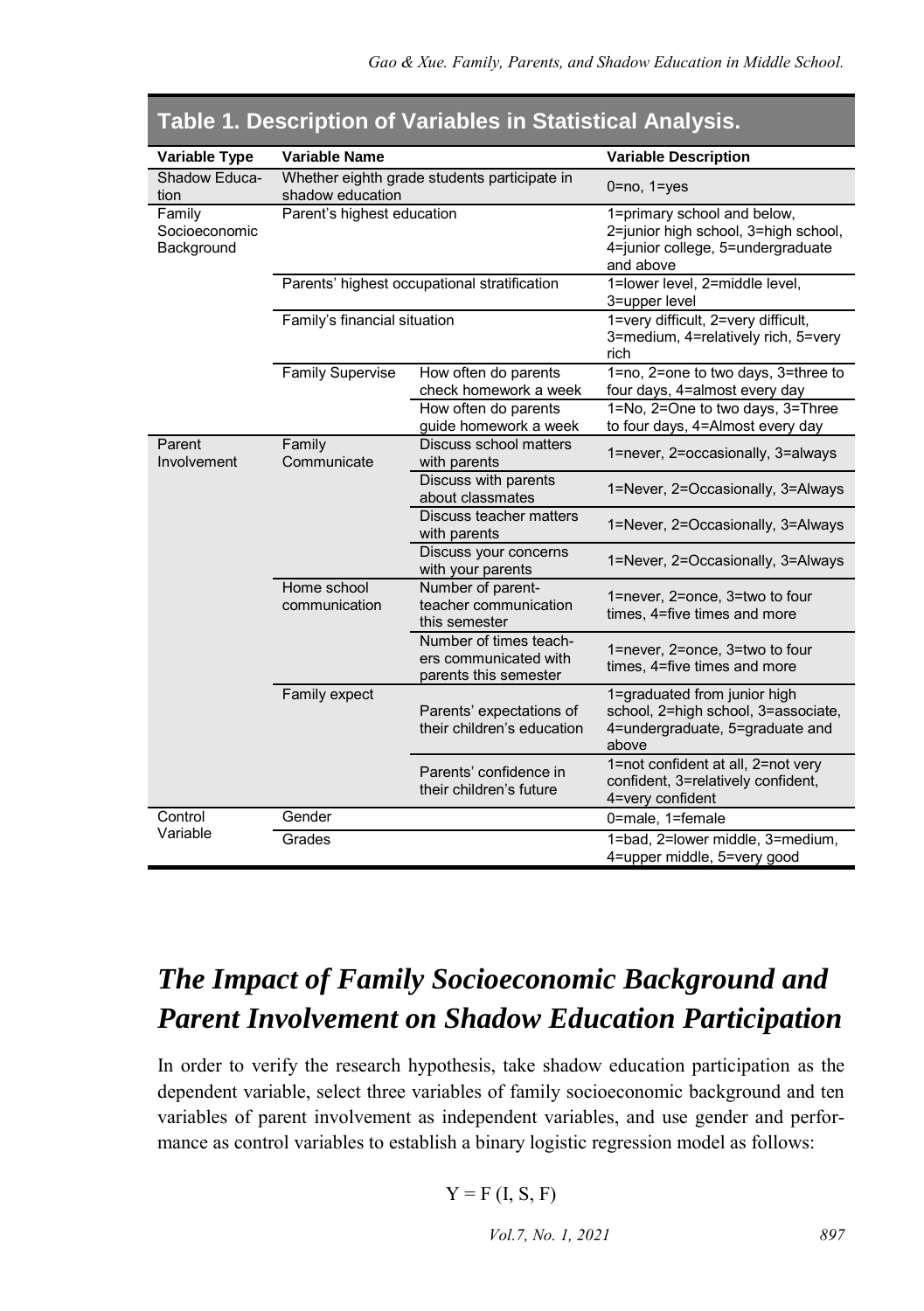#### **Table 2. The Influence of Family Socioeconomic Background and Parental Participation on Shadow Education Participation.**

| Variable                                                                  | Model 1    | Model 2    | Model 3    | Model 4    | Model 5    | Model 6    | Model 7    |  |
|---------------------------------------------------------------------------|------------|------------|------------|------------|------------|------------|------------|--|
| Gender: Female                                                            |            | $0.25***$  | $0.29***$  | $0.22***$  | $0.25***$  | $0.29***$  | $0.29***$  |  |
| Grades                                                                    |            | $0.06**$   | $0.07***$  | 0.03       | $-0.04$    | $0.05**$   | $-0.03$    |  |
| Family Socioeconomic Background                                           |            |            |            |            |            |            |            |  |
| Parents' Education                                                        | $0.45***$  | $0.44***$  | $0.42***$  | $0.42***$  | $0.40***$  | $0.44***$  | $0.38***$  |  |
| <b>Parent Occupation</b>                                                  | $0.35***$  | $0.36***$  | $0.35***$  | $0.35***$  | $0.34***$  | $0.35***$  | $0.33***$  |  |
| <b>Economic Status</b>                                                    | $0.29***$  | $0.28***$  | $0.26***$  | $0.26***$  | $0.26***$  | $0.27***$  | $0.24***$  |  |
| Home Supervision                                                          |            |            |            |            |            |            |            |  |
| <b>Check Homework</b>                                                     |            |            | $0.20***$  |            |            |            | $0.17***$  |  |
| Guide Homework                                                            |            |            | $-0.04$    |            |            |            | $-0.07**$  |  |
| Family Communication                                                      |            |            |            |            |            |            |            |  |
| <b>Discuss School</b>                                                     |            |            |            | $0.13***$  |            |            | $0.09*$    |  |
| <b>Discuss With</b><br>Classmates                                         |            |            |            | $0.09*$    |            |            | 0.06       |  |
| <b>Discussion Teacher</b>                                                 |            |            |            | $0.09*$    |            |            | 0.03       |  |
| <b>Discuss Your Mind</b>                                                  |            |            |            | 0.02       |            |            | $-0.03$    |  |
| <b>Family Expectations</b>                                                |            |            |            |            |            |            |            |  |
| <b>Parent Expectations</b>                                                |            |            |            |            | $0.13***$  |            | $0.12***$  |  |
| <b>Future Confidence</b>                                                  |            |            |            |            | $0.23***$  |            | $0.15***$  |  |
| Family-School Communication                                               |            |            |            |            |            |            |            |  |
| Active<br>Communication                                                   |            |            |            |            |            | $0.16***$  | $0.12***$  |  |
| Passive<br>Communication                                                  |            |            |            |            |            | 0.00       | 0.00       |  |
| <b>Constant Term</b>                                                      | $-3.86***$ | $-4.11***$ | $-4.38***$ | $-4.65***$ | $-5.16***$ | $-4.44***$ | $-5.70***$ |  |
| Sample                                                                    | 9191       | 9191       | 9191       | 9191       | 9191       | 9191       | 9191       |  |
| Cox & Snell $R^2$                                                         | 0.12       | 0.123      | 0.13       | 0.13       | 0.13       | 0.13       | 0.14       |  |
| Nagelkerke R <sup>2</sup>                                                 | 0.17       | 0.170      | 0.18       | 0.18       | 0.18       | 0.18       | 0.20       |  |
| Note: *p means $p < 0.1$ , **p means $p < 0.05$ , ***p means $p < 0.01$ . |            |            |            |            |            |            |            |  |

In the model, Y represents whether the student participates in shadow education, I is an individual variable of the student, S is the family socioeconomic background, and F is parent involvement.

In **Table 2**, there was a significant positive correlation between parents' educational background, parents' occupational grade, financial status, and student participation rate in shadow education (model 1). The shadow education participation rate of girls was significantly higher than that of boys, and the higher the score, the higher the participation rate of shadow education (model 2).

In Model 3, students whose homework was checked frequently were more likely to participate in extracurricular tutoring. In Model 4, "discussion school," "discussion classmate," and "discussion teacher" all had a significant favorable influence on students' participation in shadow education. In Model 5, "parent education expectations" and "confidence" had a positive and significant impact on shadow education participa-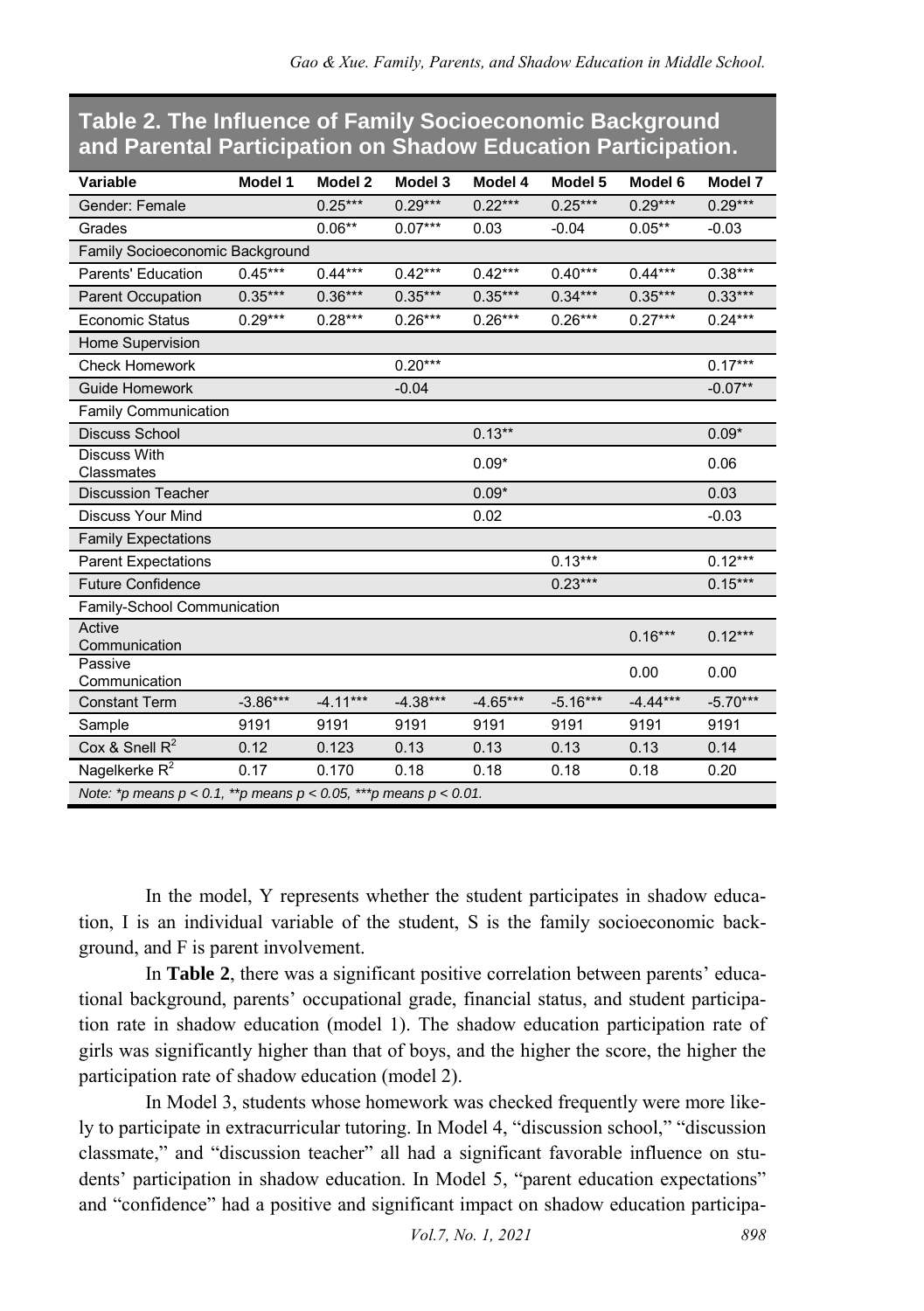

**Figure 1. The Mediating Effect Model of Parental Participation in Four Dimensions.**

tion. This also verified previous literature results: the higher the parents' expectations, the more confident they were in their children, and the more likely students were to participate in extracurricular tutoring. In Model 6, "actively communicating with teachers" positively and significantly impacted students' participation in extracurricular tutoring. Model 7 was a full-variable model; in addition to the index of homework guidance, most indicators of family socioeconomic background and parent involvement had a significant positive impact on shadow education. Parent involvement had not completely replaced shadow education but had become the driving force for students to participate in extracurricular tutoring.

*Analysis of the Mediating Effect of Parent Involvement in the Influence of Family Socioeconomic Background in Shadow Education Participation*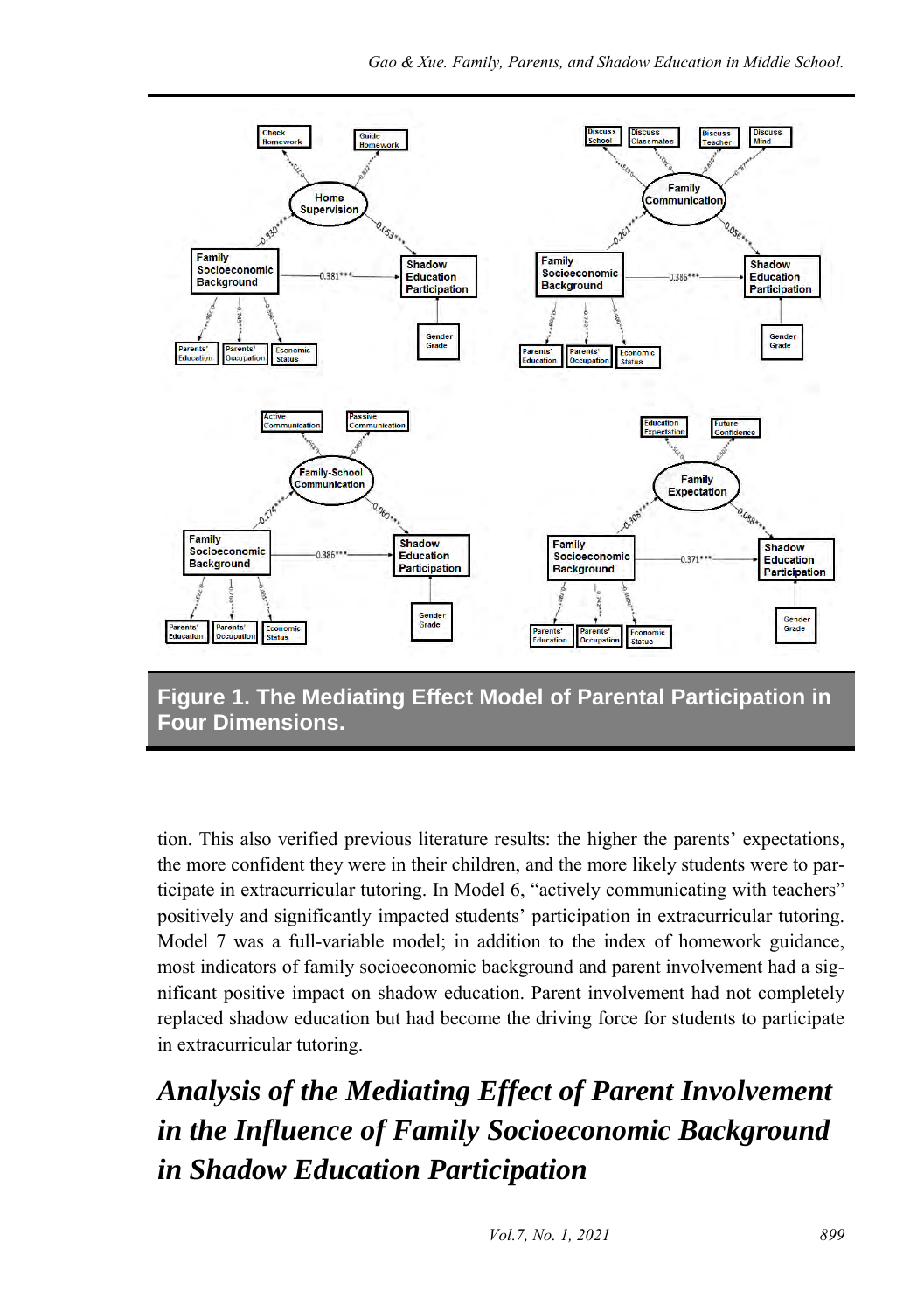| sions of Parent Participation in Affecting Shadow Education Par-<br>ticipation. |             |    |                |              |            |            |       |       |            |
|---------------------------------------------------------------------------------|-------------|----|----------------|--------------|------------|------------|-------|-------|------------|
| <b>Fitting Index</b>                                                            | <b>CMIN</b> | DF | <b>CMIN/DF</b> | <b>RMSEA</b> | <b>NFI</b> | <b>RFI</b> | IFI   | TLI   | <b>CFI</b> |
| Home<br>Supervision                                                             | 564.375     | 18 | 31.354         | 0.057        | 0.955      | 0.930      | 0.956 | 0.932 | 0.956      |
| Family<br>Communication                                                         | 870.167     | 33 | 26.369         | 0.053        | 0.960      | 0.945      | 0.961 | 0.947 | 0.961      |
| Family-School<br>Communication                                                  | 739.436     | 18 | 41.080         | 0.066        | 0.927      | 0.887      | 0.929 | 0.889 | 0.929      |
| Family<br>Expectations                                                          | 585.170     | 17 | 34.422         | 0.060        | 0.940      | 0.901      | 0.942 | 0.904 | 0.942      |
| Judgment<br>Criteria                                                            |             |    | < 5.0          | < 0.10       | > 0.9      | > 0.8      | > 0.9 | > 0.8 | > 0.9      |

**Table 3. Intermediary Model Fitting Results of Various Dimensions of Parent Participation in Affecting Shadow Education Par-**

Based on the above research review and binary logistic regression analysis, and then referring to the structural equation related method (Hou et al., 2004), a mediating effect model between the three is constructed.

## *The Mediation Effect of the Four Dimensions of Parent Involvement*

**Figure 1** presents the analysis of the effect of family supervision, family communication, family-school communication, and family expectations as intermediaries. The direct effects of family supervision, family communication, family-school communication, and family expectations on students' participation in shadow education are 0.053, 0.056, 0.060, 0.088, respectively, and the t-test results are all significant. It can be seen that family expectations have the most significant impact on students' participation in extracurricular tutoring, followed by family-school communication, family communication, and family supervision.

The formula for the total influence of family socioeconomic background on extracurricular tutoring participation is  $c=c^2+a^*b$ , where c' is the direct influence of family socioeconomic background on extracurricular tutoring. The real influence is the sum of direct and indirect influences. The total effect of family socioeconomic background on tutoring through the four parent involvement dimensions is family supervision 0.398, family communication 0.401, family-school communication 0.396, and family expectations 0.398.

The fitting results of the four-dimensional mediation model are shown in **Table 3**. Except for CMIN/DF > 5, all other fitting indexes of each parent involvement dimension reached an excellent level. The size of X2 (i.e., CMIN/DF) is related to the sample size N. When the sample size increases, X2 increases, so it is not limited to X2 as a discriminant index, but also other fitting indices (Hou et al., 2004). The sample size of this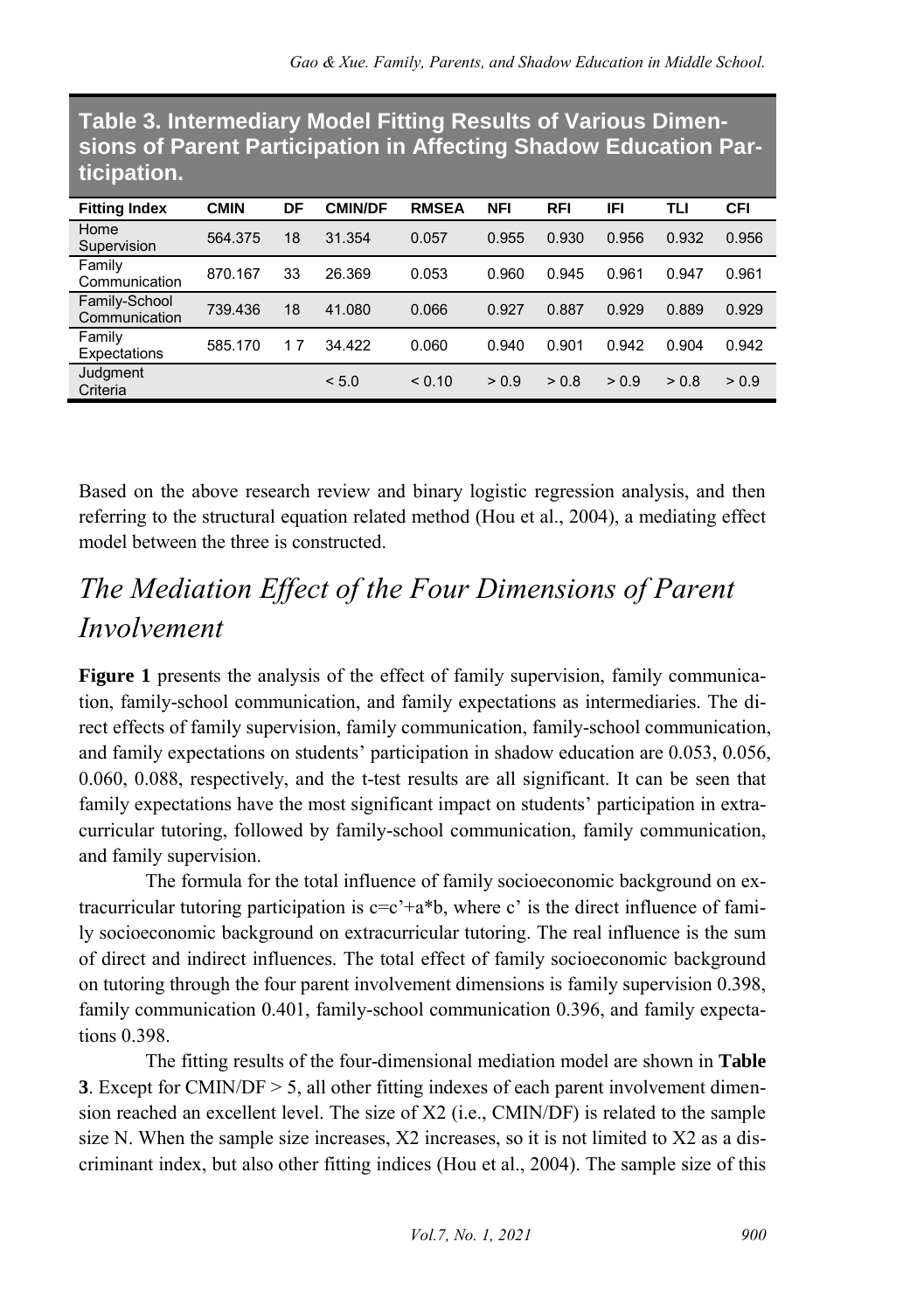

**Figure 2. The Mediating Role of Parent Involvement between Family Socioeconomic Background and Student Shadow Education Participation.**

study is 9,191. It can be referred to other fitting indicators, and other observation data would fit better.

### *Analysis of the high-level mediation effect of parent involvement*

This study constructed a high-level mediation model in which family socioeconomic background influences student participation in shadow education. The mediation path model fits the data well: effective sample size  $N = 9,191$ , CMIN/DF = 29.416 > 5. Due to the large sample size, it cannot be judged by CMIN/DF alone. It should also be combined with other fitting indexes and the rationality of the relationship between the variables, and whether the parameters' estimation is appropriate (Hou et al., 2004). Approximate root mean square error RMSEA =  $0.056$ , normalized goodness of fit index NFI = 0.920, comparative goodness of fit index  $CFI = 0.922$ , non-standardized goodness of fit index  $TLI = 0.904$ , and other fit indexes meet the criteria for judgment. These data indicate that the entire model fits well with the actual observation data.

The model standardized regression path coefficient results are shown in **Figure 2**. The family socioeconomic background has a direct effect of 0.323 on student participation in shadow education, an indirect effect of 0.077 (0.532\*0.145), and a total effect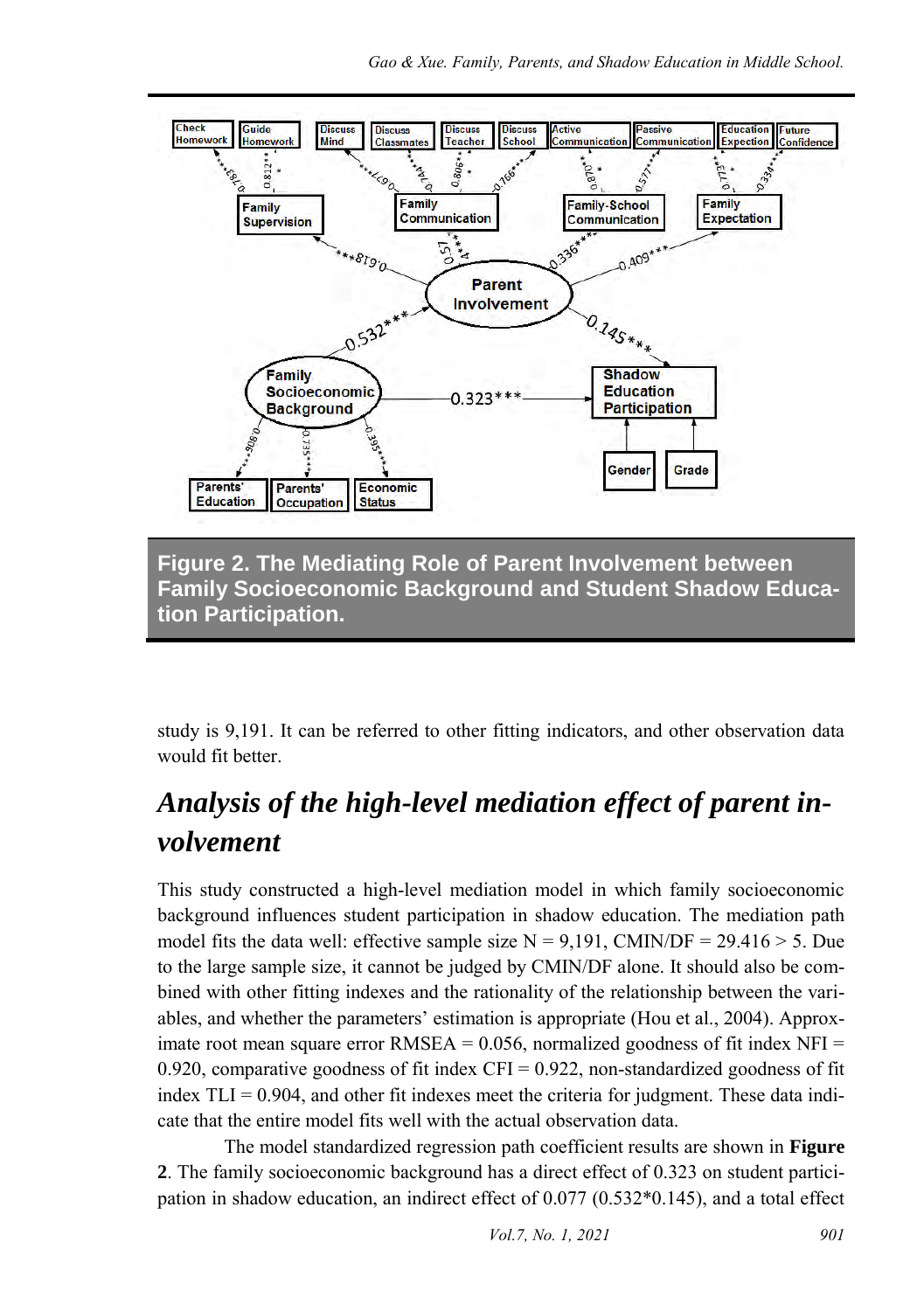of 0.400. Accordingly, the family socioeconomic background directly affects whether students participate in extracurricular tutoring and indirectly affect parent involvement.

The direct effect of parent involvement on extracurricular tutoring is 0.145. From the model results, parent involvement plays a part in an intermediary role in family socioeconomic background and shadow education participation.

### *Conclusions and Discussion*

This study examined the relationship between family socioeconomic background and parent involvement in shadow education participation and reached the following conclusions:

(i) Parent involvement is a powerful driving force for students to participate in shadow education, and the active participation of parents strengthens the participation in shadow education. Parent involvement has a significant positive impact on middle school student shadow education participation; that is, the higher the degree of parent involvement, the greater the chance of students getting shadow education. Specifically, family expectations have the most significant impact on shadow education participation, followed by family-school communication, family communication, and family supervision. Family expectations promote students to participate in tutoring most likely, mainly because parents hope to achieve social class upward mobility through education, and shadow education is one of the ways to improve educational competitiveness.

(ii) Parent involvement plays a part in an intermediary role in the influence of family socioeconomic background on shadow education participation. That is, family socioeconomic background affects the probability of students participating in shadow education through parent involvement. Specifically, family expectations have the most excellent intermediary effect in the family socioeconomic background, affecting students' participation in shadow education, followed by family supervision, family communication, and family-school communication.

Studies have proposed that parent involvement can activate the advantages of family background and empower children's school education (Lareau, 1987). Therefore, parent involvement provides advantages for children's school education and affects the chance of receiving shadow education. Families of different classes have differentiated participation opportunities in shadow education: parent involvement activates the advantages of the family's socioeconomic background, and families with high socioeconomic backgrounds often participate more actively in shadow education.

The research conclusions include the family socioeconomic background, parent involvement, and shadow education in the Chinese context, confirming Lareau's research in the United States. Lareau described in "Unequal Childhood" that middle-class American parents are more actively involved in students' study and life and achieve "cooperative training" by arranging organized extracurricular activities for students; however, the working class is more inclined to "stocking.", That is, let children "achieve natural growth" (Lareau, 2009). Different social classes make the degree of parent involvement different. Parents focus on activating resources based on class ad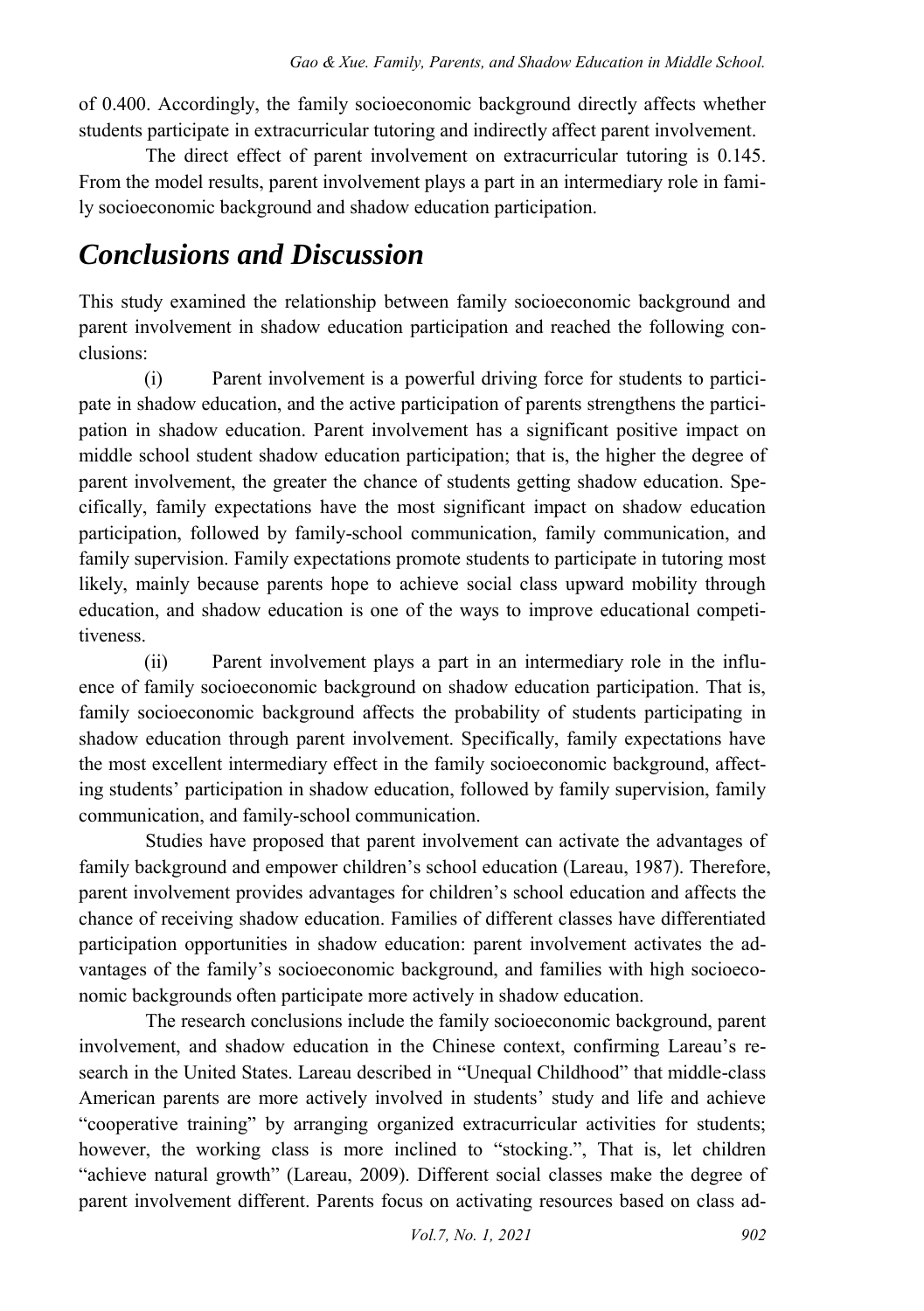vantages, allowing their children to conform to educational organizations' evaluation standards, and helping their children achieve success in school education (Lareau, 2009). This study explored the impact of parent involvement on shadow education participation, and to a certain extent, improved Lareau's parent involvement theory. We reached relevant conclusions through quantitative analysis. However, it is impossible to specifically reveal how parent involvement activates family advantages, how different dimensions of participation affect extracurricular tutoring and the internal process of parents' tutoring decision-making. If the above questions can be supplemented by qualitative research, the fundamental research will be more informative.

#### **References**

Curcio, G., Ferrara, M., & De Gennaro, L. (2006). Sleep loss, learning capacity, and academic performance. *Sleep Medicine Review*, 10(5):323-337. DOI:

<https://doi.org/10.1016/j.smrv.2005.11.001>

- Coleman, J.S. (1966). Equality of educational opportunity [summary report (Vol. 2). US Department of Health, Education, and Welfare, Office of Education.
- Epstein, J. (1986). Parents' Reactions to Teacher Practices of Parent Involvement. *The Elementary School Journal*, 86(3):277-294. DOI:<https://doi.org/10.1086/461449>
- Zhang, W., & Bray, M. (2018). Equalising schooling, unequalising private supplementary tutoring: access and tracking through shadow education in China. *Oxford Review of Education*, 44(2):221-238. DOI: [https://doi.org/10.1080/03054985.2017.1389](https://doi.org/10.1080/03054985.2017.1389710) [710](https://doi.org/10.1080/03054985.2017.1389710)
- Coleman, J. S. (1988). Social capital in the creation of human capital. *American Journal of Sociology*, 94(1988):S95-S120. DOI: <https://doi.org/10.1086/228943>
- Hill, N. E., & Taylor, L. C. (2004). Parental school involvement and children's academic achievement: Pragmatics and issues. *Current Directions in Psychological Science*,

13(4):161-164. DOI: [https://doi.org/10.1111/j.0963-](https://doi.org/10.1111/j.0963-7214.2004.00298.x) [7214.2004.00298.x](https://doi.org/10.1111/j.0963-7214.2004.00298.x) 

- Bronfenbrenner, U. (1979). The Ecology of Human Development: Experiments by Nature and Design. Cambridge: Harvard University Press.
- Epstein, J.L. (1987). Parent Involvement: What Research Says to Administrators. *Education & Urban Society*, 19(2):119-136. DOI: [https://doi.org/10.1177/00131245870190020](https://doi.org/10.1177/0013124587019002002) [02](https://doi.org/10.1177/0013124587019002002)
- Conger, R. D., & Donnellan, M. B. (2007). An interactionist perspective on the socioeconomic context of human development. *Annual Review of Psychology*, 58:175-199. DOI:

[https://doi.org/10.1146/annurev.psych.58.11](https://doi.org/10.1146/annurev.psych.58.110405.085551) [0405.085551](https://doi.org/10.1146/annurev.psych.58.110405.085551) 

- Morgan, S. L., & Sørensen, A. B. (1999). Parental networks, social closure, and mathematics learning: A test of Coleman's social capital explanation of school effects. *American Sociological Review*, 64(5):661-681. DOI: <https://doi.org/10.2307/2657368>
- Zhao, Y., & Hong, Yi. (2012). Social capital and educational acquisition: A perspective of network resources and social closure. *Socio-*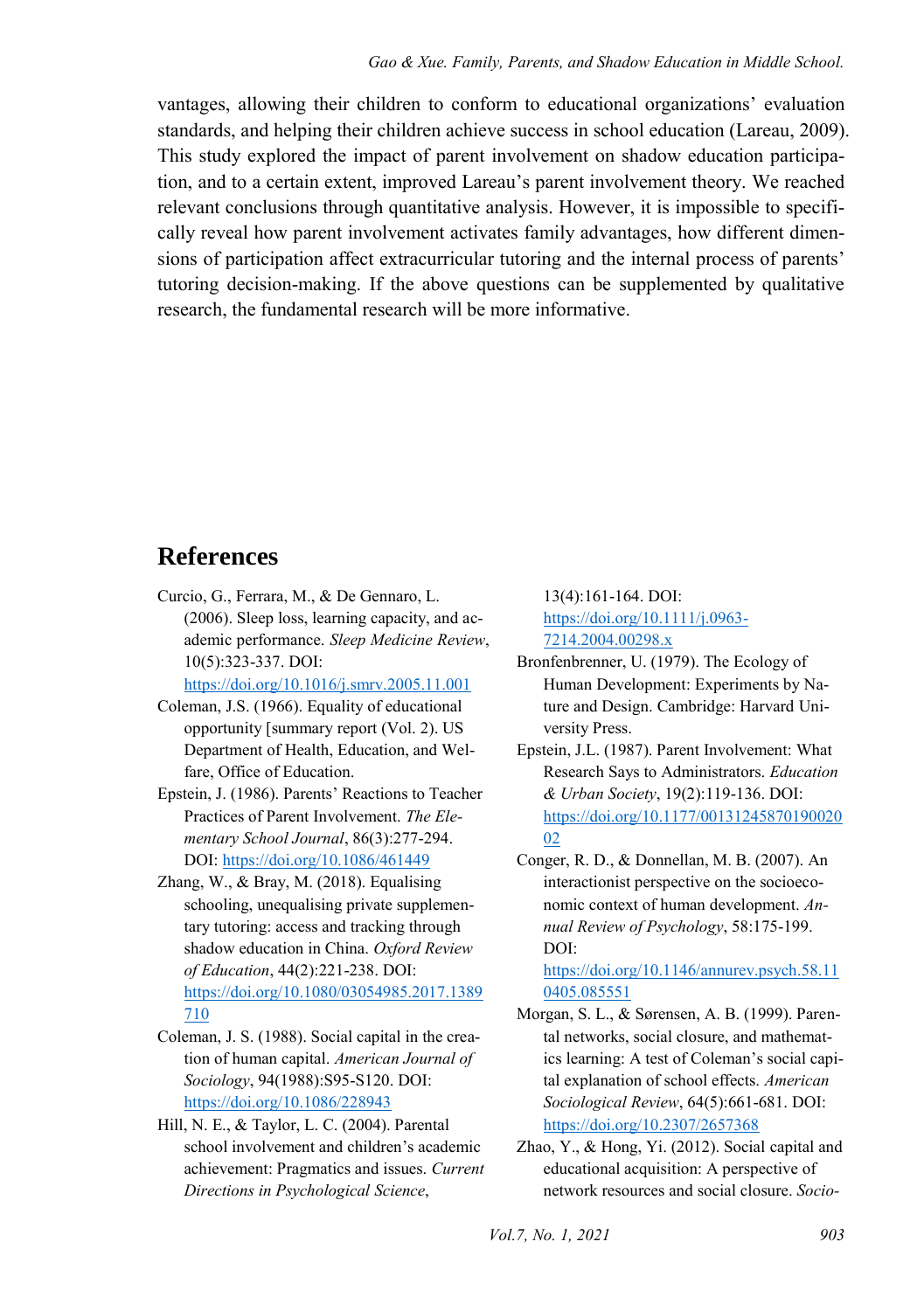*logical Studies*, 27(5): 47-69+243-244. [Chinese] [https://kns.cnki.net/kcms/detail/detail.aspx?d](https://kns.cnki.net/kcms/detail/detail.aspx?dbcode=CJFD&dbname=CJFD2012&filename=SHXJ201205003&v=rZKyj4fTYBxQrNqtXBS0aP0mfwOwLX74DgB3K6aNHqVACcswpp0T%25mmd2BlJJwUup%25mmd2Fuzq)

[bcode=CJFD&dbname=CJFD2012&filenam](https://kns.cnki.net/kcms/detail/detail.aspx?dbcode=CJFD&dbname=CJFD2012&filename=SHXJ201205003&v=rZKyj4fTYBxQrNqtXBS0aP0mfwOwLX74DgB3K6aNHqVACcswpp0T%25mmd2BlJJwUup%25mmd2Fuzq) [e=SHXJ201205003&v=rZKyj4fTYBxQrNqt](https://kns.cnki.net/kcms/detail/detail.aspx?dbcode=CJFD&dbname=CJFD2012&filename=SHXJ201205003&v=rZKyj4fTYBxQrNqtXBS0aP0mfwOwLX74DgB3K6aNHqVACcswpp0T%25mmd2BlJJwUup%25mmd2Fuzq) [XBS0aP0mfwOwLX74DgB3K6aNHqVAC](https://kns.cnki.net/kcms/detail/detail.aspx?dbcode=CJFD&dbname=CJFD2012&filename=SHXJ201205003&v=rZKyj4fTYBxQrNqtXBS0aP0mfwOwLX74DgB3K6aNHqVACcswpp0T%25mmd2BlJJwUup%25mmd2Fuzq) [cswpp0T%25mmd2BlJJwUup%25mmd2Fu](https://kns.cnki.net/kcms/detail/detail.aspx?dbcode=CJFD&dbname=CJFD2012&filename=SHXJ201205003&v=rZKyj4fTYBxQrNqtXBS0aP0mfwOwLX74DgB3K6aNHqVACcswpp0T%25mmd2BlJJwUup%25mmd2Fuzq) [zq](https://kns.cnki.net/kcms/detail/detail.aspx?dbcode=CJFD&dbname=CJFD2012&filename=SHXJ201205003&v=rZKyj4fTYBxQrNqtXBS0aP0mfwOwLX74DgB3K6aNHqVACcswpp0T%25mmd2BlJJwUup%25mmd2Fuzq) 

- Southgate, D.E. (2009). Determinants of shadow education: A cross-national analysis. Dissertation; The Ohio State University. [http://rave.ohiolink.edu/etdc/view?acc\\_num](http://rave.ohiolink.edu/etdc/view?acc_num=osu1259703574) [=osu1259703574](http://rave.ohiolink.edu/etdc/view?acc_num=osu1259703574)
- Tansel, A., & Bircan Bodur, F. (2008). Private Supplementary Tutoring in Turkey: Recent Evidence on Its Various, Aspects, ep: 1122804. DOI:

<http://dx.doi.org/10.2139/ssrn.1122804>

- Bray, M., & Kwok, P. (2013). Demand for private supplementary tutoring: conceptual consiDerations and socioeconomic patterns in Hong Kong. *Economics of Education Review*, 22(6):611-620. DOI: [https://doi.org/10.1016/S0272-](https://doi.org/10.1016/S0272-7757(03)00032-3) [7757\(03\)00032-3](https://doi.org/10.1016/S0272-7757(03)00032-3)
- Lareau, A. (2009). Unequal Childhoods: Class, Race, and Family Life; Translated by Zhang Xu, Beijing: Peking University Press.
- Xue, H. (2016). Extracurricular tutoring, academic performance and social reproduction. *Education & Economy*, 2016(2):32-43. [Chinese] DOI: [https://doi.org/10.3969/j.issn.1003-](https://doi.org/10.3969/j.issn.1003-4870.2016.02.005) [4870.2016.02.005](https://doi.org/10.3969/j.issn.1003-4870.2016.02.005)
- Chen, B., & Bai, X. (2015). Family socioeconomic status, peer group pressure of parents, and tuition for urban primary school students: Based on a survey of primary schools in Haidian District, Beijing. *Tsinghua Journal of Education*, 36(5): 102-109. [Chinese] DOI: [https://doi.org/10.14138/j.1001-](https://doi.org/10.14138/j.1001-4519.2015.05.010208) [4519.2015.05.010208](https://doi.org/10.14138/j.1001-4519.2015.05.010208)
- Chu, H. (2009). The background characteristics and personal factors of the extracurricular tutoring families of primary and middle school students in my country. *Education Research Monthly*, 2009(12):22-27. [Chinese] DOI: [https://doi.org/10.16477/j.cnki.issn1674-](https://doi.org/10.16477/j.cnki.issn1674-2311.2009.12.016)

[2311.2009.12.016](https://doi.org/10.16477/j.cnki.issn1674-2311.2009.12.016) 

- Zeng, M., Ding, X., & Shen, H. (2010). Analysis of the urban-rural differences in extracurricular tutoring for junior high school students: Based on the survey of junior high school students' extracurricular tutoring in Gansu, Hunan and Jiangsu provinces. *Education & Economy*, 2010(2): 7-11. [Chinese] DOI: [https://doi.org/10.3969/j.issn.1003-](https://doi.org/10.3969/j.issn.1003-4870.2010.02.002) [4870.2010.02.002](https://doi.org/10.3969/j.issn.1003-4870.2010.02.002)
- Gao, X. (2017). The separated childhood: the after-school world of urban children and rural migrant children. *Beijing Social Sciences*, 2017(9):24-33. [Chinese] DOI: [https://doi.org/10.13262/j.bjsshkxy.bjshkx.1](https://doi.org/10.13262/j.bjsshkxy.bjshkx.170903) [70903](https://doi.org/10.13262/j.bjsshkxy.bjshkx.170903)
- Masarik, A.S., & Conger, R.D. (2017). Stress and child development: A review of the Family Stress Model. *Current Opinion in Psychology*, 13:85-90. DOI:

<https://doi.org/10.1016/j.copsyc.2016.05.008>

- McCubbin, H. I., Joy, C. B., Cauble, A. E., Comeau, J. K., Patterson, J. M., & Needle, R. H. (1980). Family Stress and Coping: A Decade Review. *Journal of Marriage and Family*, 42(4):855-871. DOI: <https://doi.org/10.2307/351829>
- He, R. (2008). Home school and community collaboration: from concept research to practice. Hong Kong: Chinese University Press, 7-8. [Chinese]
- Balli, S. J. (1996). Family diversity and the nature of parental involvement. *In The Educational Forum. Taylor & Francis Group*, 60(2):149-155. DOI: <https://doi.org/10.1080/00131729609335117>
- Bracey, G.W. (1996). SES and Involvement. *Phi Delta Kappan*, 78(2):169-170. [https://search.proquest.com/openview/2b2c1](https://search.proquest.com/openview/2b2c10f80d3fc930e5e13ab0f2ec4c51/1?pq-origsite=gscholar&cbl=41842) [0f80d3fc930e5e13ab0f2ec4c51/1?pq](https://search.proquest.com/openview/2b2c10f80d3fc930e5e13ab0f2ec4c51/1?pq-origsite=gscholar&cbl=41842)[origsite=gscholar&cbl=41842](https://search.proquest.com/openview/2b2c10f80d3fc930e5e13ab0f2ec4c51/1?pq-origsite=gscholar&cbl=41842)
- Huang, X., & An, G. (2008). The relationship between parent participation types and children's learning outcomes. *Studies in Early Childhood Education*, 2008(11):40-49. [Chinese] DOI: [https://doi.org/10.13861/j.cnki.sece.2018.11.](https://doi.org/10.13861/j.cnki.sece.2018.11.004)

[004](https://doi.org/10.13861/j.cnki.sece.2018.11.004) 

Wu, C., Zhang, J., & Wang, M. (2017). What hinders parents' participation in their children's education? Class differences, school selective inhibition and parent participation.